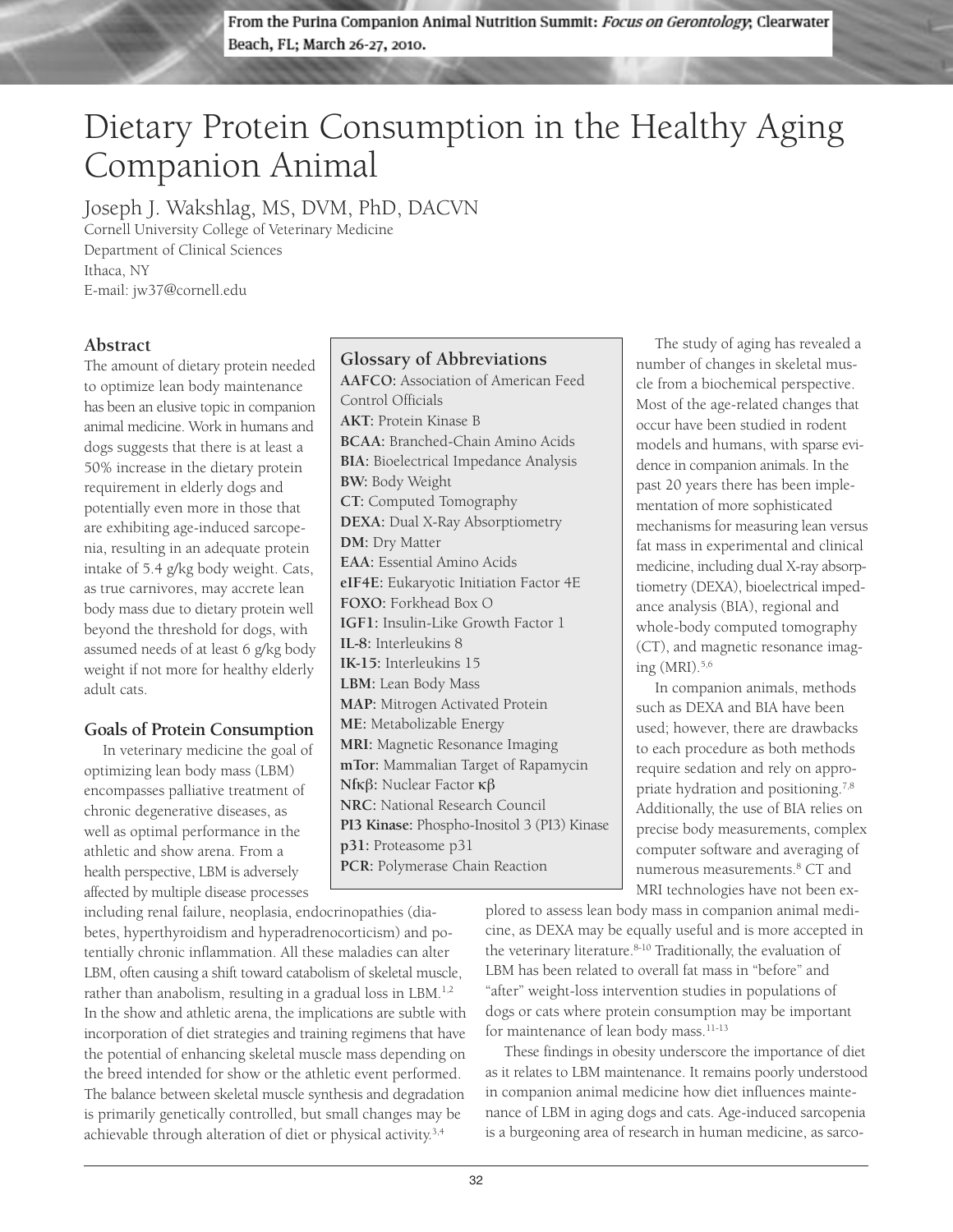penia plays a significant role in quality of life.<sup>14</sup> In veterinary medicine the idea of sarcopenia does exist since we have all seen the geriatric dog that loses weight after the age of 10 or the cat that loses weight but does not have a disease process that explains the phenomenon. The greater prevalence of this phenomenon in cats may be due to their different metabolic processes since they are "true carnivores" with higher overall protein requirements and a reduced inability to downregulate hepatic transaminase/gluconeogenic activity.15,16 Molecular evidence in humans and rodents has provided a greater understanding of aging muscle that may be applied to cats and dogs, with subtle differences in cats due to their status as true carnivores.

#### **The Biochemistry of Aging Muscle**

There are many theories related to the mechanism of sarcopenia, and the most attractive hypothesis revolves around the "mitochondrial theory of aging." As mitochondrial DNA mutations occur with age, mitochondrial function is diminished. This results in skeletal muscle myofiber dysfunction leading to an imbalance in muscle myofiber apoptosis and satellite cell regeneration.<sup>17</sup> However, there are a number of hormones and/or cytokines that have the ability to induce myofibril machinery synthesis or degradation that can also play a role. These endocrine/cytokine mediators and their effects on hypertrophy and atrophy have been shown to influence LBM in rodent models and primary culture systems.<sup>1,18</sup>

# **Hypertrophy and Atrophy**

From a veterinary perspective, muscle hypertrophy has been a phenotype that is desired in agriculture and performance arenas. Selective breeding has perpetuated genetic mutations, such as the myostatin gene that makes the Belgian Blue cow "double muscled" for production and the Whippet run faster, that have become fully understood only in the past 10 years.<sup>3,19</sup> Myostatin's function is related to developmental hypertrophy mechanisms causing excessive satellite cell maturation and enhanced fiber size.20,21 However, for animals without this desired mutation, other stimuli including insulin, insulin-like growth factors, androgens, cytokine/myokines, and serum amino acids are continually fluctuating to maintain balance between synthesis and degradation in the fully functional myofiber.22,23 If chronic inflammation becomes part of the equation, then cytokines like tumor necrosis factor- $\alpha$  can tip the balance toward degradation leading to mild LBM loss.18

The molecular machinery involved in promotion of myofibril synthesis has been elucidated with a simplistic view depicted in Figure 1. Insulin signaling and other growth factors cause activation of heterodimeric or homodimeric receptors, which cause activation of phospho-inositol 3 (PI3) kinase. Once activated, PI3 kinase can activate protein kinase B, also known as AKT, which signals the mammalian target of rapa-



mycin (mTor), which then activates transcriptional regulators s6 kinase and eukaryotic initiation factor 4E (eIF4E) binding protein to induce myofibril protein synthesis.<sup>22,24,25</sup> The phosphorylation of AKT is involved in the inactivation of forkhead box O (FOXO) transcription factors preventing nuclear transcriptional activity and inhibition of the mitrogen activated protein (MAP) kinases, stopping the synthesis of certain aspects of the proteolytic machinery. This system is constantly in flux and is thought to be part of the mechanism of LBM demise in diseases of LBM wasting, such as diabetes.<sup>2,25</sup>

The degradation of myofibril proteins is equally complex as three proteolytic systems are involved in the destruction of a myofibrillar unit. A majority of the myofibril proteins are thought to undergo a distinct process of degradation that involves disassembly of the myofibril unit (dissociation of the myosin and actin from titin in Z bands). Disassembly involves either the caspase system, which is usually activated in disease states, or typical turnover involving the calpain system.<sup>26</sup> Two major calpains are thought to be involved; calpain M and cal $pain \mu$ . These calcium-activated proteolytic enzymes liberate the myofibril proteins from titin, and this dissociation is a signal for the ubiquitin proteasome pathway to initiate the degradation process.27 Once recognized by the ubiquitin-proteasome pathway, the protein is then degraded into small fragments that are further proteolyzed into amino acids or into small peptides for introduction to major histocompatability complexes that will be introduced to the cell surface, much like typical processing of viral and bacterial proteins for stimulation of the immune system.<sup>1</sup>

The ubiquitin-proteasome pathway has received a lot of attention due to its complexity and some highly specific skeletal muscle enzymes in this pathway (see Figure 2). Initially, when a protein-like myosin is liberated from the myofibrillar unit and recognized by a ubiquitin 3 ligase, the ubiquitin 1 and ubiquitin 2 ligases will polymerize multiple small ubiquitin proteins to specific lysine residues of the substrate protein to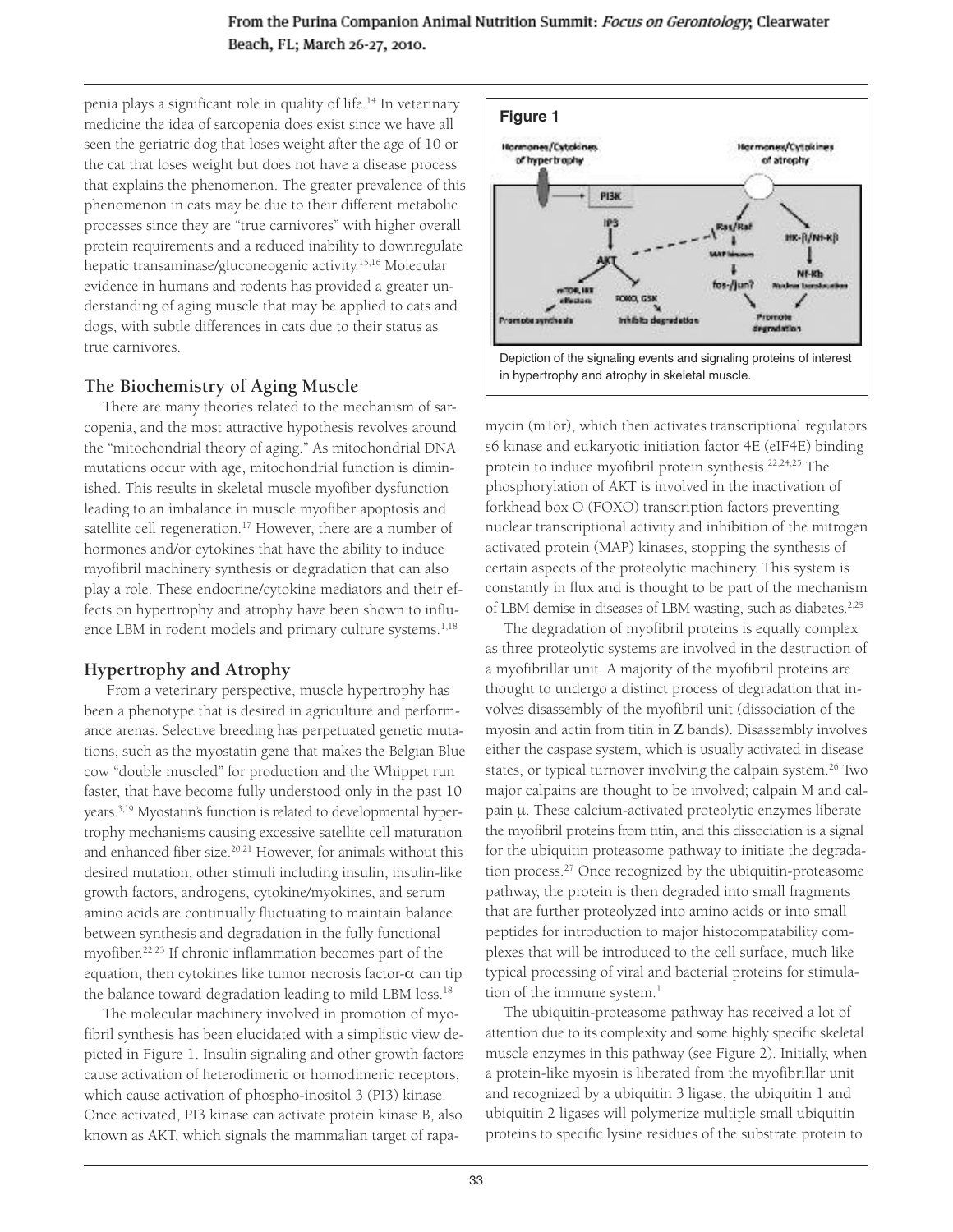From the Purina Companion Animal Nutrition Summit: Focus on Gerontology; Clearwater Beach, FL; March 26-27, 2010.



create a polyubiquitin chain in a specific orientation. This polyubiquitin chain is then localized to the proteasome. The importance of this step cannot be understated, as two very important ubiquitin 3 ligase components specific to skeletal muscle, called MURF and atrogin, are highly upregulated during atrophy.28 The ubiquitin enzymes are constantly competing against deubiquitination enzymes. Hence, if a substratelike myosin is not ubiquitinated, theoretically it may be reincorporated into the myofibrillar unit and stall atrophy.27 Once the polyubiquitinated substrate reaches the proteasome (a 33-subunit proteolytic complex), it is destined for degradation. The capping structure recognizes ubiquitinated substrate, while the core complex performs proteolysis.

The upregulation of this system is triggered by a variety of cellular signals or lack of signals. For example, a decrease in insulin will cause diminished AKT phosphorylation, therefore FOXO nuclear signaling proteins will cause transcription of ubiquitin 3 ligases MURF and atrogin.<sup>2,28</sup> Besides growth factors and hormones, cytokines have also been associated with stimulation of the nuclear factor  $\kappa\beta$  (Nf $\kappa\beta$ ), which has the ability to upregulate the ubiquitin proteasome proteolytic machinery as part of the LBM changes associated with chronic inflammation, and may also play a role in aging muscle due to the imbalanced activation of this pathway. $2,18$ 

### **Exercise and Cytokines**

Exercise causes a complex interplay of signaling events, leading to enhanced skeletal muscle myofibril deposition, which involves mechanoreceptor stimulation, but also relies on increased insulin-like growth factor 1 (IGF-1) expression, decreased myostatin synthesis, and enhanced satellite cell dif-

ferentiation signals post-exercise, tipping the balance toward anabolism and regeneration.<sup>24</sup> Exercise also enhances insulinindependent glucose transport and improved insulin sensitivity, promoting the hypertrophic pathways of PI3 Kinase/AKT signaling, leading to myofibril protein synthesis.<sup>22</sup> This has been the argument for exercise-induced hypertrophy, but we must remember that without counter-regulatory compensation of enhanced proteolysis, we would get uncontrolled growth. This principle was re-enforced with some recent work showing that, during active training of hunting Pointers, there was a net increase in the ubiquitin-proteasome proteolytic machinery from pretraining to peak training, likely due to enhanced synthesis and degradation of myofibril proteins.<sup>29</sup>

Apparently, the only type of exercise that can retard the sarcopenia of aging is concentric resistance exercise and not eccentric exercise, e.g., walking.<sup>24</sup> Concentric exercise includes weight training or isometric activities. In companion animals this type of exercise is not traditionally used in physical therapy regimens for elderly sarcopenic animals. Water resistance activities and use of specialized "backpacks" or specially designed attachable weights during certain activities may be a desirable approach during canine rehabilitation in elderly patients.

Cytokines must be mentioned again, but in this context they are termed "myokines," since exercising skeletal muscle may be releasing these myokines in a paracrine fashion to effect myofibril homeostasis.<sup>30</sup> Interleukins 8 (IL-8) and interleukins 15 (IL-15) seem to be highly expressed post-exercise. The function of IL-8 is not well defined, but some evidence suggests that it may be involved in helping regulate neovasculogenesis in skeletal muscle.<sup>30</sup> IL-15 has received considerable attention due to its anabolic capabilities through abrogation of myofibril proteolysis by the ubiquitin proteasome system during concentric exercise. IL-15 may also be involved in decreasing mature myofiber apoptosis as well as maintaining the myofiber in a hypertrophic state.<sup>30,31</sup> Additionally, IL-15 causes lipolysis in adipose tissue, inducing mobilization of fat stores and causing an increase in skeletal muscle lipolysis for energy. This may be a direct effect on these tissues, or it may be due in part to an increase in the release of adiponectin from fat tissue.<sup>31</sup>

Surprisingly, recent findings from our lab showed a modest decrease in serum IL-15 after a 350-mile race in sled dogs (unpublished data), which may seem counterintuitive. However, these dogs typically lose weight during endurance distance racing,<sup>32</sup> and mild muscle atrophy ensues due to the caloric needs during endurance racing, which may be the nidus for this mild decrease in IL-15. Regardless, the implication for IL-15 in muscle tissue maintenance and adipose tissue metabolism, particularly in age-related sarcopenia, suggests this may be an interesting pharmacologic target for improving LBM.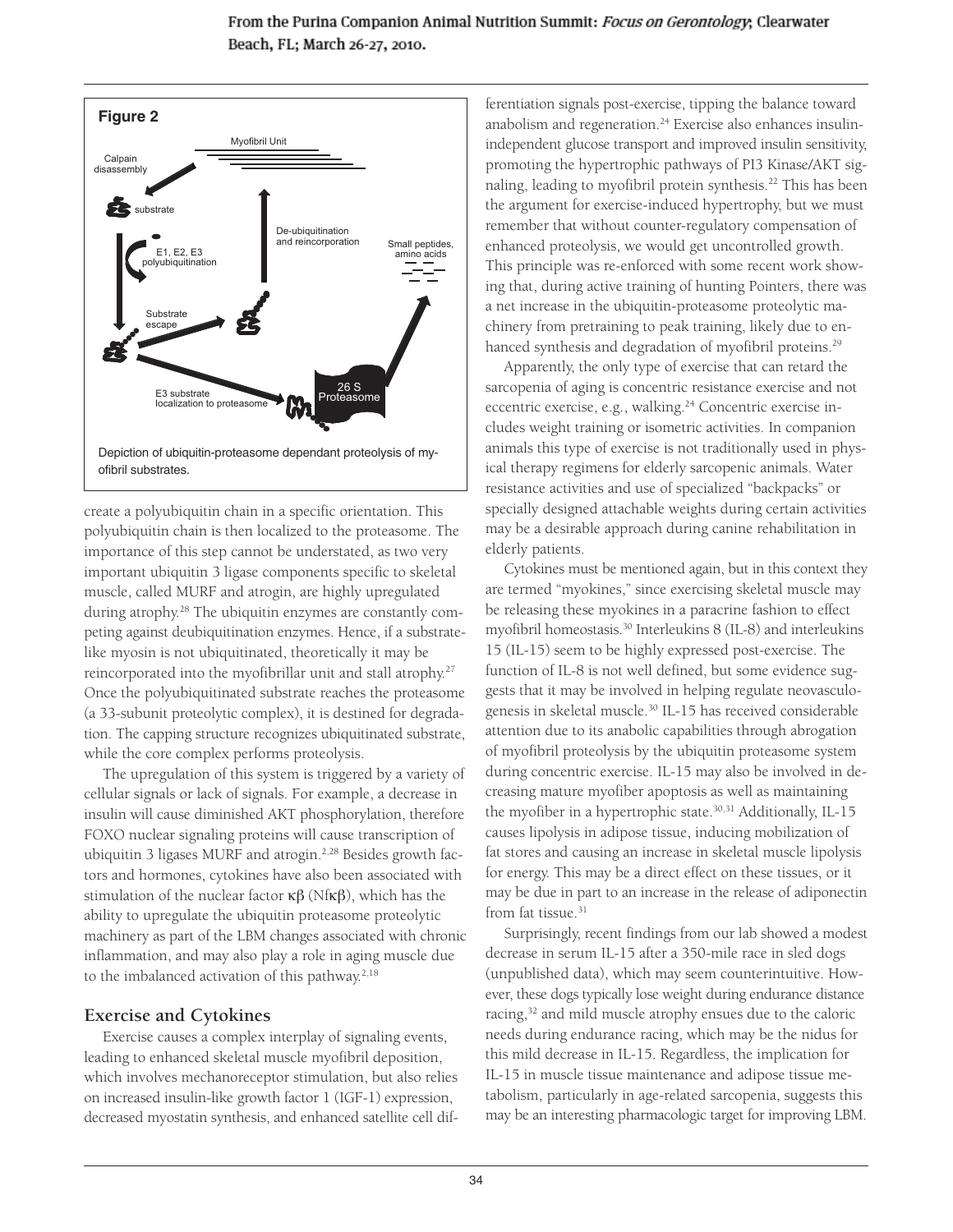### **Dietary Protein and LBM in Dogs and Cats**

Numerous studies have addressed the use of dietary protein to ameliorate the sarcopenia of aging in humans.<sup>33</sup> In companion animals there have been few studies investigating the use of enhanced dietary protein in the amelioration of LBM loss other than those centered around obesity and the maintenance of LBM during weight loss, which seems to be a successful strategy.12,13 We are still trying to fully understand protein requirements in companion animals as they relate to LBM. For the past four decades research has revolved around nitrogen retention as the primarily means of determining protein requirements in dogs, which has led to the National Research Council (NRC) recommendations of a minimum of 1.2 g/kg body weight (BW) in adult dogs in appropriate body condition.<sup>34</sup>

These numbers are based on net nitrogen intake versus nitrogen excretion to establish concentrations needed for a net balance of zero in experimental settings for companion animals. What remains vague is whether the nitrogen contributing to the net balance equaling zero results in any changes in LBM since many of these studies rarely incorporated any measure of lean mass. It can be argued that there may be loss of LBM during slight protein deficiency while still meeting caloric requirements and achieving nitrogen balance. One of the reasons for variations in the apparent lower limit of protein requirement from different studies is the differences in protein quality, digestibility and quantity tested. For example, in some laboratory studies, dogs and cats may consume casein, soy or other single protein source diets, or purified diets, which may not be reflective of what companion animals are eating; therefore, there may be slight differences in the apparent dietary protein requirement.<sup>16,24,35</sup>

This concept of availability and source is highlighted in a study by Mauldin and colleagues wherein isocaloric parenteral nutrition was delivered to Beagles for an entire week to meet their maintenance energy requirements with either 0, 1.36 or 2.04 g/kg BW from an amino acid solution, hence meeting the 1986 NRC recommendations for all amino acids.<sup>36</sup> In both amino acid treatments there was some weight loss, but loss was worse in the no intravenous protein group. Regression analysis of this data suggested that 2.3 g/kg/day of protein, provided intravenously, would have been needed to maintain positive nitrogen balance. Whether this would have resulted in lean mass retention is unknown. This concentration of protein does not take into account potential losses due to digestion and enterocyte metabolism, thereby potentially increasing the amount of dietary protein needed during normal consumption. This raises the debate whether higher protein diets can subtly enhance the total LBM, and when switched to lower protein diets, there may be a catabolic shift that causes a decrease in LBM, while nitrogen balance equilibrates quickly, but at the expense of small amounts of LBM.

A partial answer comes from a study where adult dogs were transitioned from a 24% protein metabolizable energy (ME) diet, which supplied approximately 5 g/kg BW, to either 12% protein ME or 28% protein ME diet.<sup>35</sup> A modest decrease in DEXA-analyzed LBM in the 12% group was observed after 10 weeks on the diet. More interestingly, as the quality of the protein source changed in the four separate 12% ME (2.5 g/kg BW) diets from chicken based to noncomplemented corn gluten based, there was a progressive increased loss of LBM suggesting that amino acid imbalance or deficiency causes an exacerbation of LBM loss. In the 28% ME protein groups, the only group to show positive LBM gains was the group receiving the 100% chicken-based diet.

This increase in LBM seemed to correspond with increased muscle calpastatin (calcium regulating protein involved in inhibition of calpain induced proteolysis), and the 12% ME diets showed an incremental decrease in proteasome p31 regulatory subunit.<sup>35,37</sup> This decrease in p31 as well as the loss in LBM showed a significant linear effect suggesting that as the quality of protein became more imbalanced (insufficient lysine), the catabolic machinery decreased. This may seem counterintuitive, but the proteolytic components were examined 10 weeks after initiation of diets. Hence, LBM has likely equilibrated, and the proteolytic rate and synthetic rate have achieved balance; therefore, as synthesis decreases, so does the proteolytic machinery.<sup>35</sup> Unfortunately, the relative synthetic rate was not assessed in these dogs, which would have been equally, if not more, interesting.

The previously mentioned studies as well as a study by Wannemaker et al. suggest that the intake of protein (high quality) to maintain LBM is between 2.5 g/kg to 3.75 g/kg BW in adult dogs.38 However, elderly canines required a greater amount of dietary protein (> 3.75 g/kg BW) to even approach repletion of reserves. Examination of leucine kinetics showed that elderly dog skeletal muscle does not synthesize protein at the same rate as young adult dogs and did not reach a plateau even at the highest protein concentration (3.75 g/kg BW), suggesting that elderly dogs may need even higher concentrations.

Enhancing protein intake in dogs is further supported by recommendations in elderly humans where it has been postulated based on experimental evidence that the typical 0.8 g/kg BW needed for the average human over 19 years of age should be increased to 1.0 to 1.3 g/kg BW in elderly humans at risk for sarcopenia, roughly a 50% increase.<sup>33</sup> If dogs are similar to elderly humans by needing up to 50% more dietary protein, this would be roughly 5.4 g/kg BW of a highly digestible, high-quality protein source. From a commercial standpoint, the Association of American Animal Feed Control Officials (AAFCO) guidelines state that a minimal protein requirement for adult dogs should be 18% dry matter (DM) protein in a 4 kcal/g diet, or 5.1 g/100 Kcal ME.

AAFCO does not provide separate guidelines for geriatric animals. If a low protein geriatric diet is chosen for the average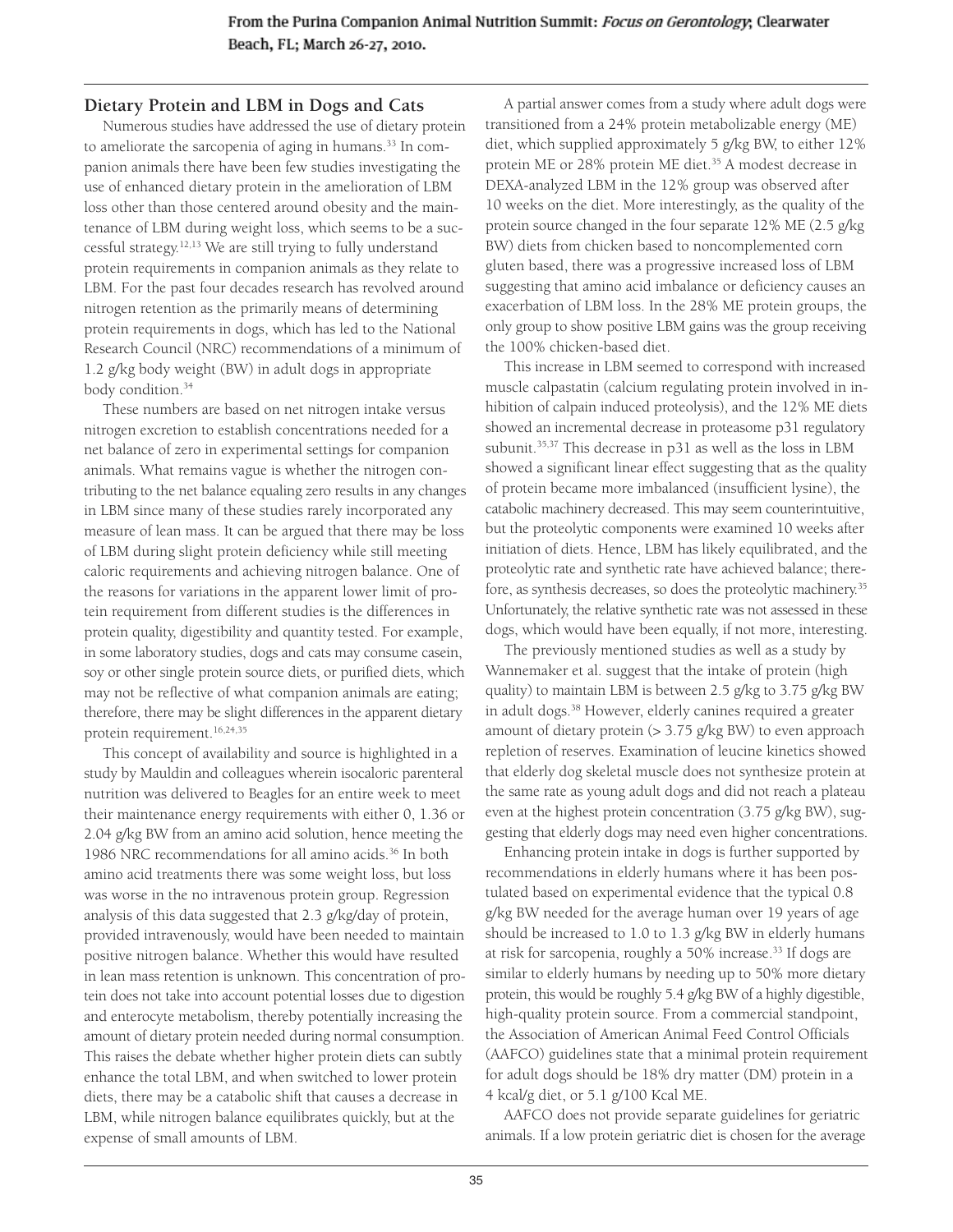10 kg dog eating up to 200 grams/day, this translates into 36 g/day or 3.6 g/kg BW, which is close to the lower limit for appropriate intake established by Wannemakers and colleagues. This does not account for the potential decrease in maintenance energy requirements in geriatric dogs, which might have this same 10 kg dog consuming as little as 100 grams a day, underscoring the importance of using higher protein diets (24 to 30% DM) to maintain LBM in muscle-wasted elderly dogs.

The only evidence of the effects of dietary protein on LBM in aging dogs is from Kealy and colleagues.39 They studied the effect of dietary protein in 8-year-old Pointers fed either a 16.5% protein ME or a 45% ME protein diet over a two-year period. The low protein group lost approximately 6.2% lean mass and increased in fat mass. The group of Pointers on a 45% protein diet exhibited a smaller change in LBM with only a 3.5% decrease, however, the initial diet fed was not reported, which may have influenced these findings. Although this work is not a definitive study to suggest a minimum concentration needed in the elderly canine, it does suggest that more work is needed in this area to address this conundrum, particularly in the lean mass-wasted elderly canine population. Pending no health implications due to high protein consumption, an elderly dog undergoing lean mass loss with age should get at least 5.5 g/kg BW.

Cats, as true carnivores, have higher dietary protein requirements. These requirements have been well-studied, particularly during growth, due to the work of Rogers, Morris and their colleagues at the University California-Davis.15,34 The intricate differences in amino acid metabolism of cats results in a higher basal protein requirement, exceeding dogs and rats by nearly threefold. Once again, much like in dogs, there is relatively little information regarding the dietary needs of adult cats for maximal LBM. It has been established that there is a minimal need of around 2.5 g/kg BW to maintain nitrogen balance, but not for optimizing LBM.<sup>16,34</sup>

In the author's opinion the idea of sarcopenia in cats has a far greater implication than in dogs considering the aging cat can undergo lean body changes more readily, particularly in elderly cats greater than 12 years old. This change has been noted in large colonies of cats where LBM has been shown to decrease in conjunction with changes in protein digestibility, further emphasizing the importance of quality and quantity of protein in aging cats.<sup>40</sup> In veterinary medicine, this is extremely important since owners' decisions regarding euthanasia may take the "emaciated appearance" of the cat into consideration.

There have only been two studies examining the protein requirements in adult cats to maintain LBM.<sup>41,42</sup> In the first study, cats were fed nearly isocaloric diets with poultry, soy, fish and crystalline amino acids to meet amino acid requirements at 22%, 28% and 36% on a DM basis. All cats maintained a positive nitrogen balance after the two-month dietary trial, but only the cats on 36% DM protein managed to maintain their LBM, while, on average, the cats on the 28% and 22% protein diets lost LBM.<sup>41</sup> The original diet consumed before the dietary trials was a 36% DM diet when baseline assessments were made; therefore, it's evident that decreasing the amount of dietary protein has a negative effect on LBM. This higher dietary protein intake equates to an average of 5.2 g/kg BW, suggesting minimally a 100% increase in protein intake is needed to optimally support LBM above the amount needed to maintain nitrogen balance.

The second study examined the effects of two isocaloric diets that were approximately 4 kcal/g and designed somewhat similarly to the diets in the previous study but based primarily on animal proteins. These cats were previously fed a 36% DM protein diet and were switched to diets at 30% DM and 53% DM protein in a crossover design. Interestingly, when cats were on the 30% protein diet, they lost about 1.2% LBM, and the cats on the 53% protein diet averaged an accumulation of 4.2% LBM.<sup>42</sup> This change in LBM is not surprising as nitrogen balance studies in cats have shown nitrogen retention and oxidation of protein for energy in cats as dietary protein is increased, and a distinct plateau in nitrogen retention is not always observed.16,34 Therefore, the importance and amount of protein intake in cats for maximal retention of LBM has yet to be defined, but it is clear that some cats may benefit from highprotein diets well beyond the NRC requirement and feeding normal healthy cats above 6 g/kg BW may actually be ideal when age-induced sarcopenia is considered clinically.

#### **Diet and Exercise: Are All Protein Sources Created Equal in the Aging Patient?**

The use of whey protein has become popularized in the human athletic arena particularly for building lean tissue mass. Numerous studies have shown that athletes undergoing resistance training gain more LBM when supplementing this protein either pre-exercise or post-exercise.<sup>43</sup> This is primarily due to the rapid digestion and elevation of serum essential amino acids (EAA) compared to comparable proteins like casein, which are digested slower and do not cause high serum EAA. Additionally, whey protein has a high essential amino acid content compared to other protein sources and a high branched-chain amino acid (BCAA) content (25%), adding to its proanabolic attributes.43 Current evidence suggests that this rapid elevation in serum EAA causes a burst in muscle protein synthesis and a diminished or unaltered proteolytic response.<sup>44-47</sup>

There have been equivocal results regarding the use of protein to maintain LBM in the elderly, which may be due to the prosynthetic properties being severely blunted compared to younger adults or athletes, so there is debate as to the amount of supplementatal protein needed.<sup>33,44</sup> To further confound these studies is the fact that timing of supplementation (during or between meals) and amounts often differ across studies; therefore, it is evident that more work needs to be done with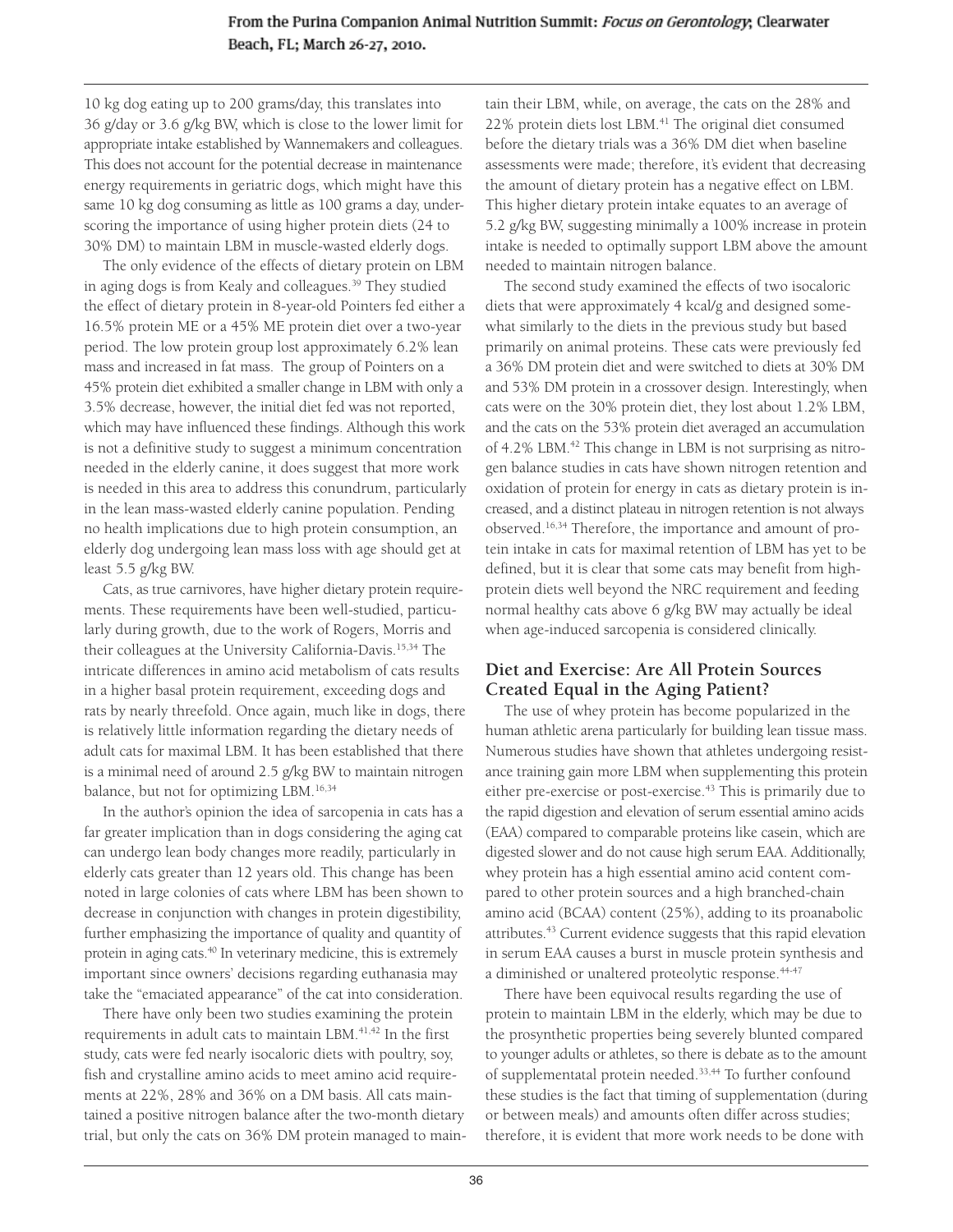#### From the Purina Companion Animal Nutrition Summit: Focus on Gerontology; Clearwater Beach, FL; March 26-27, 2010.

standardization of supplementation regimens.<sup>33,44-47</sup>

When using essential amino acids, the BCAAs may be somewhat unique in that they can preferentially bypass splanchnic metabolism for delivery to skeletal muscle where metabolism (gluconeogenic) or incorporation into protein becomes preferential.<sup>48</sup> If protein intake is sufficient, much of the BCAA pool reaches skeletal muscle, where the most abundant BCAA, leucine, may have independent cell-signaling capabilities to augment protein synthesis. It has been shown *in vitro* and *in vivo* that leucine supplementation not only enhances insulin signaling but also independently will promote protein synthesis in skeletal muscle.49,50,51 Most recent clinical research into the use of BCAA enrichment, similar to essential amino acid supplementation, seems to show a positive correlation between retention or stimulation of LBM, but a recent study using leucine in an elderly population showed no effect on leg mass or strength.50-52

As previously stated, these discrepancies may be related to dosages, timing of supplementation, basal energy intake, and basal protein intake. More often than not, interventions that preserve LBM or promote small gains show no appreciable gains in strength,47,52 which is the final clinical outcome of importance to the client or patient. As work in human sarcopenia is continually unfolding, it remains hard to translate these findings to dogs and cats as the protein requirements differ dramatically, and the incidence of sarcopenia in dogs and cats may differ as well. Sophisticated tools such as easily accessible and rapid screening using DEXA and CT will make this type of research easier to perform in companion animals. Now that many of the pertinent hormones and signaling proteins are known in the dog and cat, these clinical imaging endeavors can be coupled with similar small needle biopsy techniques used in people to perform quantitative polymerase chain reaction (PCR) and phospho-protein assays to better understand the milleu of events occurring in sarcopenic companion animals, resulting in better treatment options.

#### **References**

1. Mitch WE, Goldberg AL. Mechanisms of muscle wasting. *New Eng J Med*. 1996;335:1897-1905.

2. Szewczyk NJ, Jacobson LA. Signal-transduction networks and the regulation of muscle protein degradation. *Int J Biochem Cell Bio*. 2005; 37:1997-2001.

3. Mosher DS, Quignon P, Bustamante CD, et al. A mutation in the myostatin gene increases muscle mass and enhances racing performance in heterozygote dogs. *PLoS Genetics*. 2007;3:779-786.

4. Knoopman R, vanLoon LJC. Aging, exercise and protein metabolism. *J App Phys*. 2009;105:2040-2048.

5. Muller MJ, Bosy-Westphal A, Kutzner D, Heller M. Metabolically active components of fat-free mass and resting energy expenditure in humans: recent lessons from imaging technologies. *Obesity Rev*. 2002;3:113-122.

6. Lee SY, Gallagher D. Assessment methods in human body composition. *Curr Opin Clin Nutr Metab Care*. 2008;11:566-572.

7. Elliott DA, Backus RC, Van Loan MD, Rogers QR. Extracellular water and total body water estimated by multifrequency bioelectrical impedance analysis in healthy cats: a cross-validation study. *J Nutr*. 2002;132:1760S-1762S.

8. Son HR, d'Avignon DA, Laflamme DP. Comparison of dual-energy x-ray absorptiomentry and measurement of total body water content by deuterium oxide dilution for estimating body composition in dogs. *Am J Vet Res*. 1998;59:529-532.

9. Freeman LM, Kehayais JJ, Roubenoff R. Use of dual-energy x-ray absorptiometry to measure lean body mass, body fat and bone mineral density in dogs and cats. *J Vet Intern Med*. 1996; 10:99-100.

10. Mawby DI, Bartges JW, d'Avignon A, et al. Comparison of various methods for estimating body fat in dogs. *J Am Anim Hosp Assoc*. 2004;109-114.

11. German AJ, Holden S, Bissot T, et al. Changes in body composition during weight loss in obese client-owner cats: loss of lean tissue correlated with overall percentages of weight loss. *J Fel Med Surg*. 2008;10:452-459.

12. German AJ, Holden SL, Bissot T, et al. A high protein high fiber diet improves weight loss in obese dogs. *Vet J*. 2009;180: 114-118.

13. Vasconcellos RS, Borges NC, Goncalves KNV, et al. Protein intake during weight loss influences the energy required for weight loss and maintenance in cats. *J Nutr*. 2009;139:855-890.

14. Van Kan, A. Epidemiology and consequences of sarcopenia. *J Nutr Health Aging*. 2009;13:708-712.

15. Morris JP. Idiosyncratic nutrient requirements of cats appear to be diet-induced evolutionary adaptations. *Nutr Res Rev*. 2002;15:153-168.

16. Green AS, Ramsey JJ, Villaverde C, et al. Cats are able to adapt protein oxidation to protein intake provided their requirement for dietary protein is met. *J Nut*. 2008;1053-1060.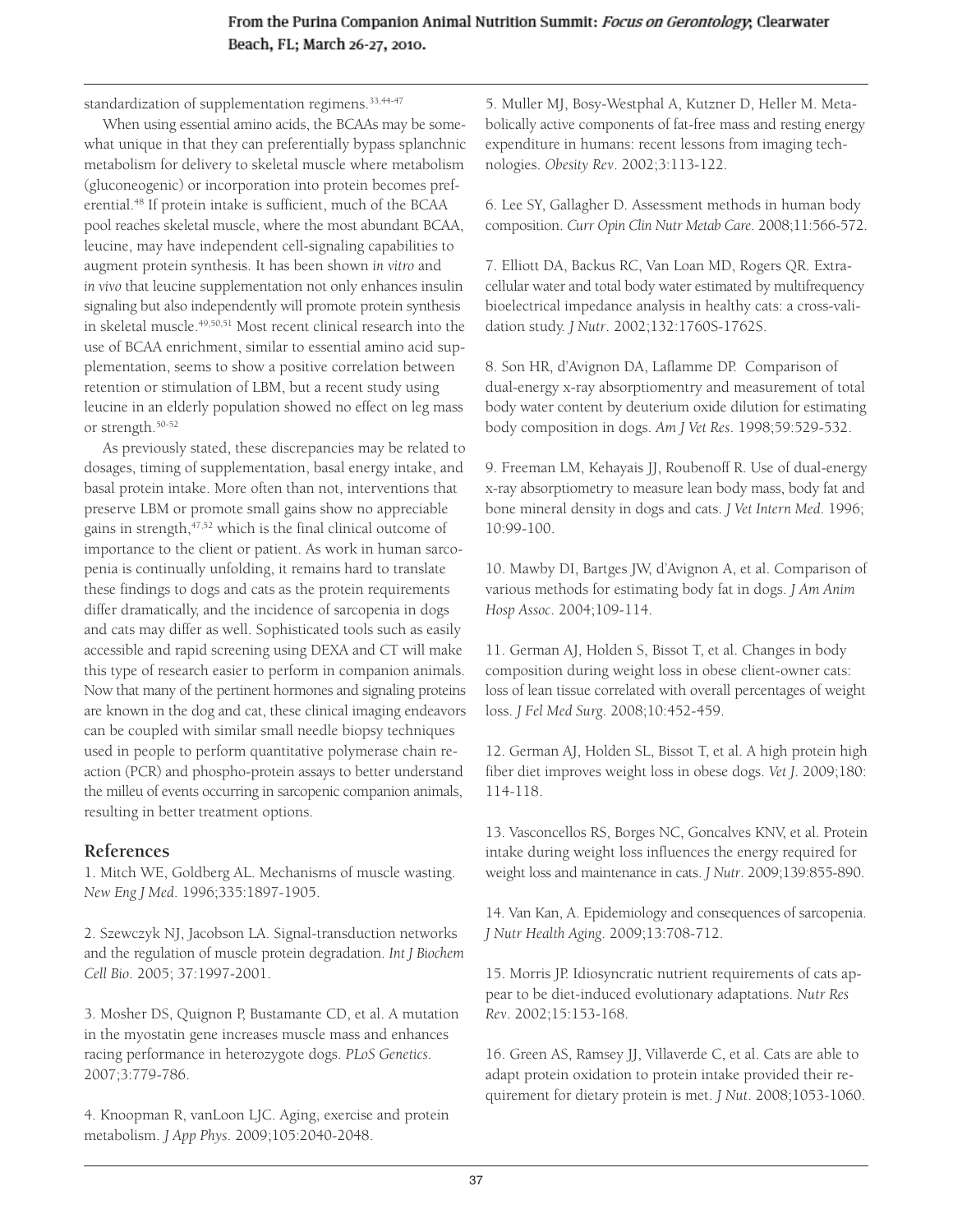17. Carmeli E, Coleman R, Reznick AZ. The biochemistry of aging muscle. *Experiment Gerentol*. 2002;37:477-489.

18. Pajak B, Orzechowska S, Pijet B, et al. Crossroads of cytokine signaling—the chase to stop muscle cachexia. *J Physiol Pharmacol*. 2008;59:251-264.

19. McPherron AC, Lee SJ. Double muscling in cattle due to mutations in the myostatin gene. *Proc Natl Acad Sci*. 1997;94:12457-12461.

20. Kollias HD, McDermott JC. Transforming growth factorβ and myostatin signaling in skeletal muscle. *J Appl Phys*. 2008;104:579-587.

21. Bradley L, Yaworsky PJ, Walsh FS. Myostatin as a therapeutic target for musculoskeletal disease. *Cell Mole Life Sc*. 2008;2119-2124.

22. Spangenburg EE. Changes in muscle mass with mechanical load: possible cellular mechanisms. *Appl Physiol Nutr Metab*. 2009;34:328-335.

23. Solomon AM, Bouloux PMG. Modifying muscle mass the endocrine perspective. *J Endocrinology*. 2006;191:349-360.

24. Sakamoto K, Goodyear LJ. Intracellular signaling in contracting skeletal muscle. *J Appl Phys*. 2002;93:369-383.

25. Tisdale MJ. Is there a common mechanism linking muscle wasting in various disease types? *Curr Opin Support Palliat Care*. 2007;1:287-292.

26. Bartoli M, Richard I. Calpains in muscle wasting. *Int J Biochem Cell Bio*. 2005; 37:2115-2133.

27. Hasselgren PO, Menconi MJ, Fareed MU, et al. Novel aspects on the regulation of muscle wasting in sepsis. *Int J Biochem Cell Biol*. 2005;37:2156-2168.

28. Murton AJ, Constantin D, Greenhaff PL. The involvement of the ubiquitin proteasome system in human skeletal muscle remodeling and atrophy. *Biochim Biophys Acta*. 2008;1782:730-43.

29. Wakshlag JJ, Kallfelz FA, Barr SC, et al. Effects of exercise on canine skeletal muscle proteolysis: an investigation of the ubiquitin-proteasome pathway and other metabolic markers. *Vet Ther*. 2002;3:215-225.

30. Klarlund B, Akertrom TCA, Nielsen AR, Fischer CP. Role of myokines in exercise and metabolism. *J Appl Phys*. 2007;103: 1093-1098.

31. Argiles JM, Lopez-Soriano FJ, Busquets S. Therapuetic potential of interleukin-15: a myokine involved in muscle wasting and adiposity. *Drug Disc Today*. 2009:14;208-213.

32. Hinchcliff KW, Shaw LC, Vukich NS, Schmidt KE. Effect of distance traveled and speed of racing on body weight and serum enzyme activity of sled dogs competing in a long-distance race. *J Am Vet Med Assoc*. 1998;213:639-644.

33. Wolfe RR, Miller SL, Miller KB. Optimal protein intake in the elderly. *Clin Nutr*. 2008;27:675-684.

34. Rogers Q. Protein and amino acids. In Beitz DC (ed): *Nutrient Requirements of Dogs and Cats*. National Academy Press, Washington DC. 2006:111-144.

35. Wakshlag JJ, Barr SC, Ordway GA, et al. Effect of dietary protein on lean body wasting in dogs: correlation between loss of lean mass and markers of proteasome-dependent proteolysis. *J Appl Anim Phys Nutr*. 2003;87:408-420.

36. Mauldin GE, Reynolds AJ, Mauldin N, Kallfelz FA. Nitrogen balance in clinically normal dogs receiving parenteral nutrition solutions. *Am J Vet Res*. 2001;62:912-920.

37. Helman EE, Longerhan EH, Davenport GM, Longerhan SM. Effect of dietary protein on calpastatin in canine skeletal muscle. *J Anim Sci*. 2003:81:2199-2105.

38 Wannemakers RW, McCoy JR. Determination of optimal dietary protein requirements in young and old dogs. *J Nutr*. 1966;88:66-74.

39. Kealy RD. Factors influencing lean body mass in aging dogs. *Compendium*. 1999; 21:34-37.

40. Perez-Camargo G. Cat Nutrition: What is new in the old? *Compendium*. 2004;26:5-14.

41. Hannah SS, LaFlamme DP. Effect of dietary protein on nitrogen balance and lean body mass in cats. *Vet Clin Nutr*. 1996;3:30.

42. Nguyen P, Lerray V, Dumon H, et al. High protein intake affects lean body mass but not energy expenditure in nonobese neutered cats. *J Nutr*. 2004;134:2084S-2086S.

43. Cribb PJ, Hayes A. Effect of whey protein isolate on strength, body condition and muscle hypertrophy during resistance training. *Curr Opin Clin Nutr Metab Care*. 2008;11:40-44.